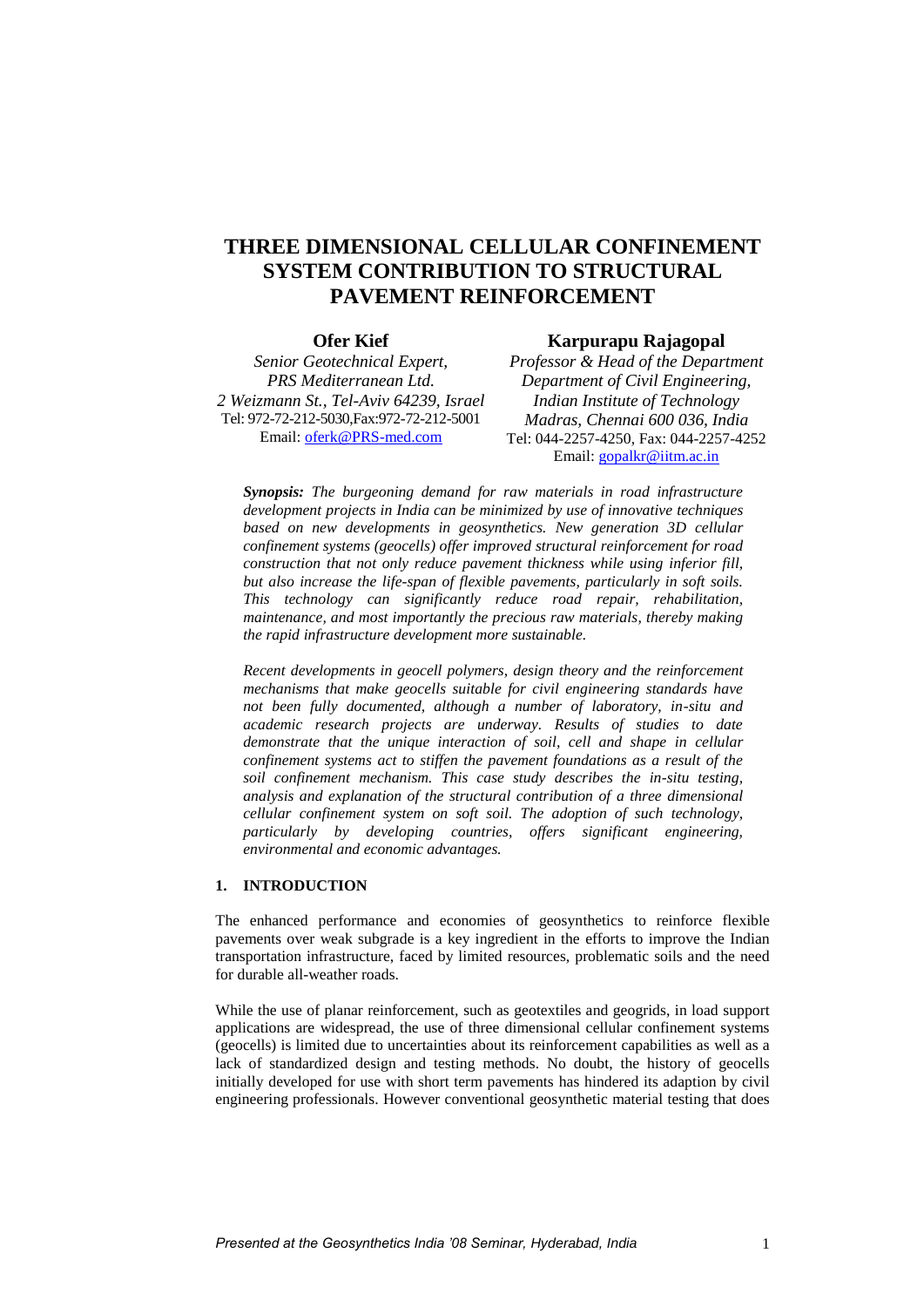not reflect the composite structure of the cellular confinement systems, and the fact that in situ testing is complex and expensive, has also contributed to this situation. Testing the geocells for load support is a complicated procedure that can be divided into three independent phases:

- Measuring the stiffness and strength values of the geocell wall
- Measuring the ability of cell to withstand the radial stresses during service
- Measuring the composite (cellular section and granular material) to provide sufficient bearing capacity, rutting resistance and dynamic resilience

A major advantage of 3D cellular confinement systems is their ability to utilize fine grained granular materials that are unusable in 2D planar methods. For example, noncohesive material such as sand attains sufficient strength and stiffness when confined in geocell encased soils (Rajagopal, Krishnaswamy, and Madhavi Latha 1999). The 3D vertical zone of influence enables the use of poorly graded and fine granular materials, including native soil, quarry sands, and recycled materials for heavy load support applications including heavy traffic pavements and railway substructures.

While the traditional HDPE based geocells tend to deform plastically over time, and can provide only short term confinement, new generation geocells from polymeric alloys can provide the long term stiffness and confinement necessary for traffic engineering standards. These cellular confinement systems are an example of an innovative road reinforcement technology that improves strength, reduces costs, and minimizes maintenance. The following case study documents an in-situ test of cellular confinement system demonstrating its utility in reinforcement for flexible pavement and describes the reinforcement mechanisms of the geocell system.

#### **2. IN SITU GEOCELL REINFORCEMENT TEST**

The Institute of Geotechnical Engineering and Mine Surveying at the Clausthal University of Technology in Germany conducted field tests on a 3D cellular confinement system supplied by PRS Mediterranean Ltd. (Annex 1). The goal was to examine the impact of the geocell reinforcement of the base layer of an asphalt surface course by installing subsurface measurement devices for long term monitoring. Phase I of the research aimed at determining the vertical stresses developed immediately underneath the reinforced granular layer and comparing them to those vertical stresses developed at the same elevated location in a control section. The Phase I field tests were carried out in August 2005 during the deep rehabilitation of Road K27 in the administrative district of Peine, Lower Saxony, Germany, which connects Federal Road B65 approx. 20 km west of Braunschweig, and Federal Road B1 35 km east of Hanover (Meyer, 2005).

The existing road pavement consists of an asphaltic concrete layer of approximately 200 mm on top of a 150 mm gravel base layer. The subgrade consists of sandy clay with an average low modulus  $E_{V2} = 23$  [MPa] (CBR 4.6%). The two lane road has low drainage ditches on both sides and is closely located to each of the shoulders. According to Meyer (2005) the proximity of the drainage ditches to the road pavement provides insufficient lateral support, which combined with heavy traffic loads, results in cracking of the existing road surface and rutting along the wheel path. The existing pavement structure and gravel base course were rehabilitated several times in recent years.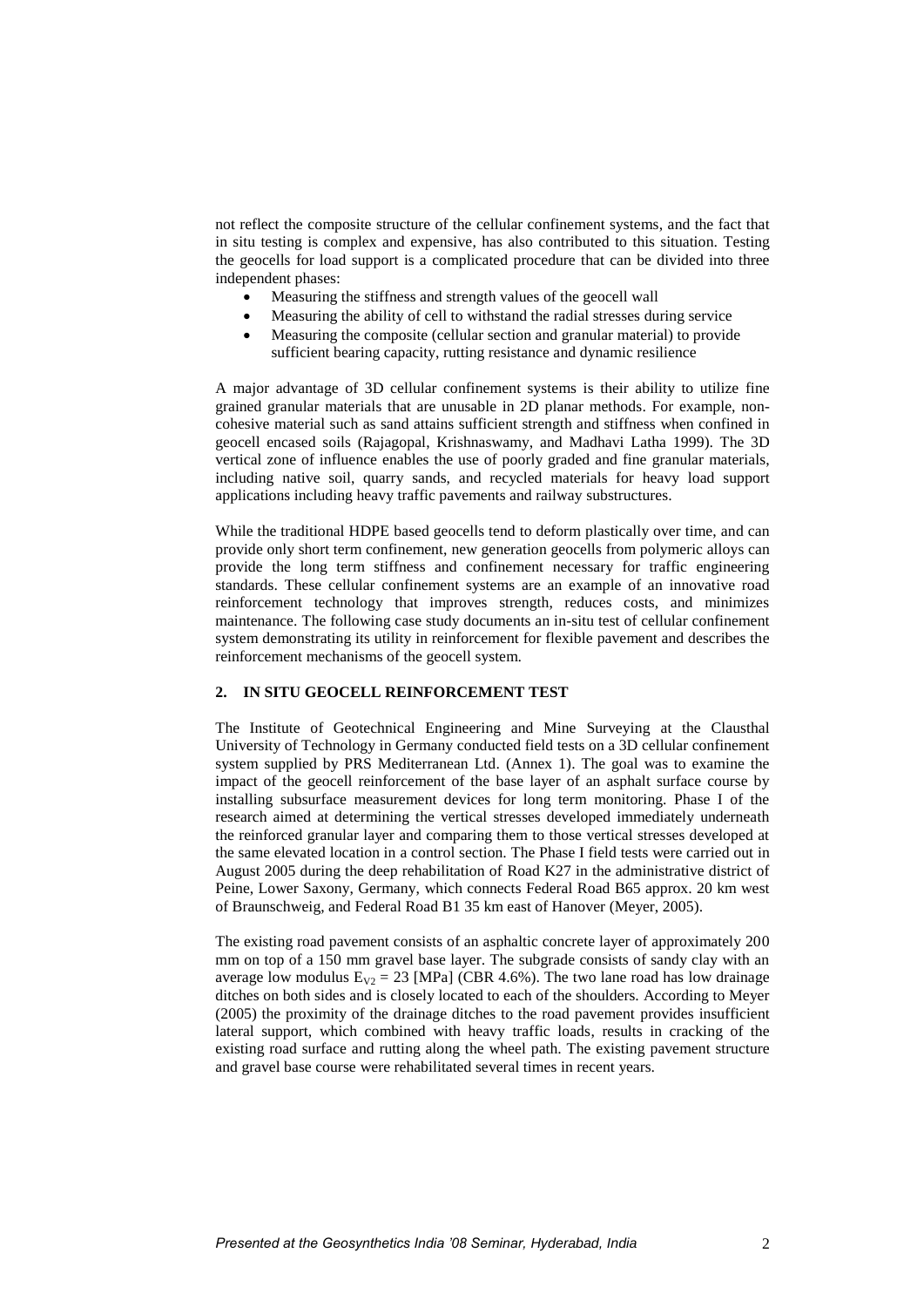## **2.1 Rehabilitation Methodology**

Conventional rehabilitation of the existing road consisted of stabilizing the road shoulder foundation to improve the lateral support. In addition, new asphalt concrete layers were placed on the existing road surface. The rehabilitation process was as follows:

- Existing asphalt concrete layers: These were removed at a distance of 1-2 m from both sides of the road.
- Base layer: Gravel and soil under the removed asphalt layers were dug out to a depth of 700 mm (Figure 1).
- New gravel base layer: After compacting the subgrade, a new 700 mm thick gravel layer (32 mm max. particle size) was compacted in layers of 150 to 250 mm thickness with a vibrating plate compactor.
- Existing 1m wide strip in the middle of road: This was untouched and only existing cracks were filled.
- New asphalt layer: A total of 175 mm thick new asphalt concrete layer was applied over the whole width of the road on the renewed gravel layer (700 mm) and the middle strip of the asphalt road surface.



Figure 1: Subgrade (L) and installation of the new gravel base course  $0/22$  mm (R)

The alternative solution utilized the 3D Cellular Confinement System. The geocells were implemented instead of the 700 mm thick mineral gravel base course on a 500m section of the rehabilitated road as follows:

- Existing asphalt concrete layers: These were removed at a distance of 1-2m from both sides of the road.
- Base layer: Gravel and soil under the removed asphalt layers were dug out to a depth of 400 mm.
- New gravel base layer: After compacting the subgrade, a new 150 mm thick gravel layer was built and compacted (Figure 2).
- A nonwoven geotextile layer was installed on the compacted gravel layer.
- 3D Confinement System (single cell 200 mm high x 210 mm long x 250 mm wide) was installed on the nonwoven geotextile (Figure 2).
- The geocell pockets were filled with gravel (22 mm max. particle size) until the old road surface height was reached, and then compacted (Figure 2).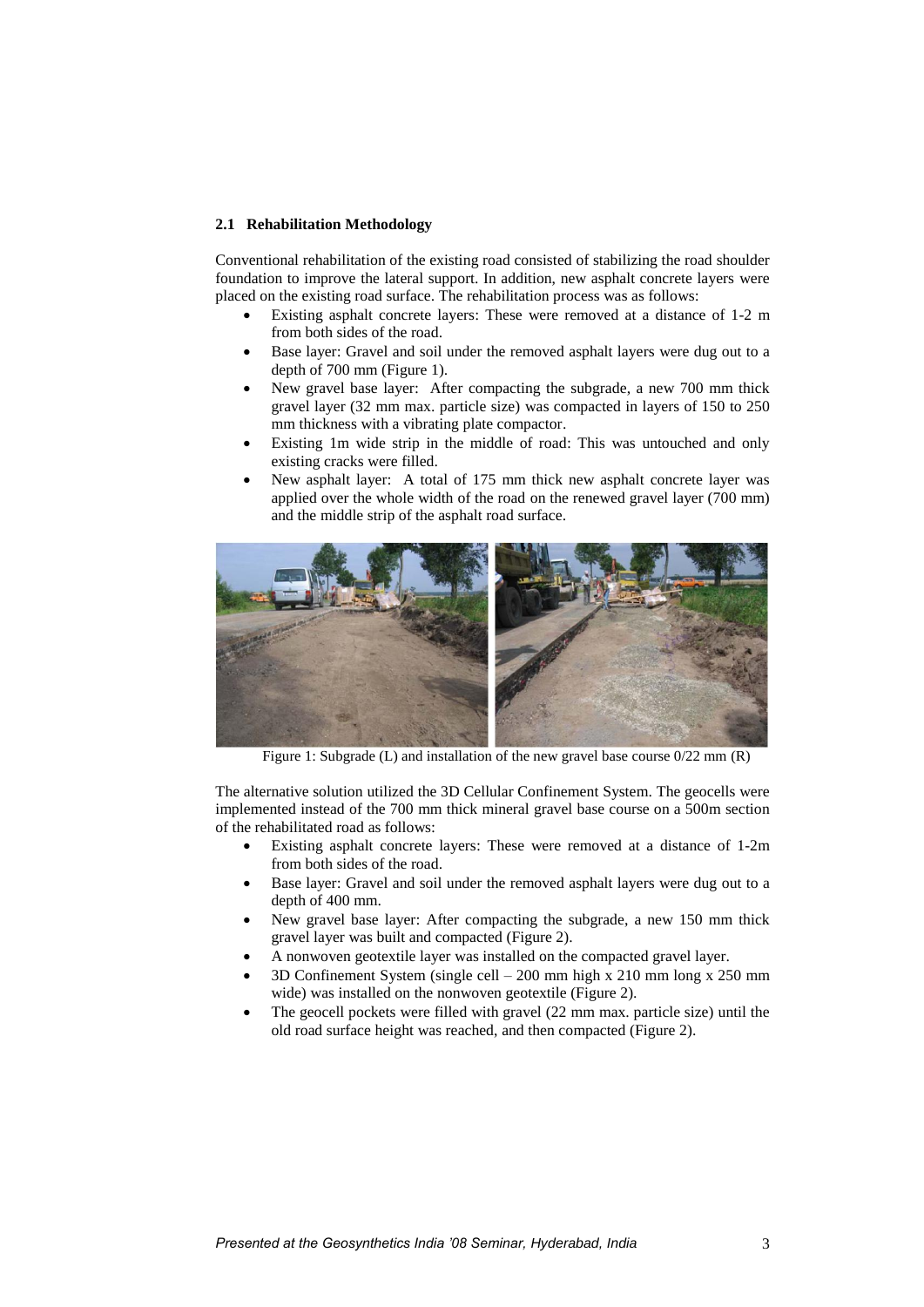

Figure 2: Installation and Infill of the Geocell (L), Earth Pressure Cells (R)

After the installation of the 3D cellular confinement system, a new 175 mm asphalt course layer was applied. The asphalt course layer comprised a 100 mm thick base course 0/32 mm, a 40 mm thick binder layer 0/16 mm and a 35 mm thick wearing layer of SMA 0/8 mm. A comparison of the different rehabilitation sections is shown in Figure 3.



Figure 3: Graphical representation of the different rehabilitated road sections

## **2.2 Installation of Earth Pressure Cells**

In order to measure the underground stress induced by static plate measurements and from the traffic, 6 dynamic earth pressure cells were installed (Figures 2, 4). In the reinforced section one earth pressure cell was located directly under the geocell layer.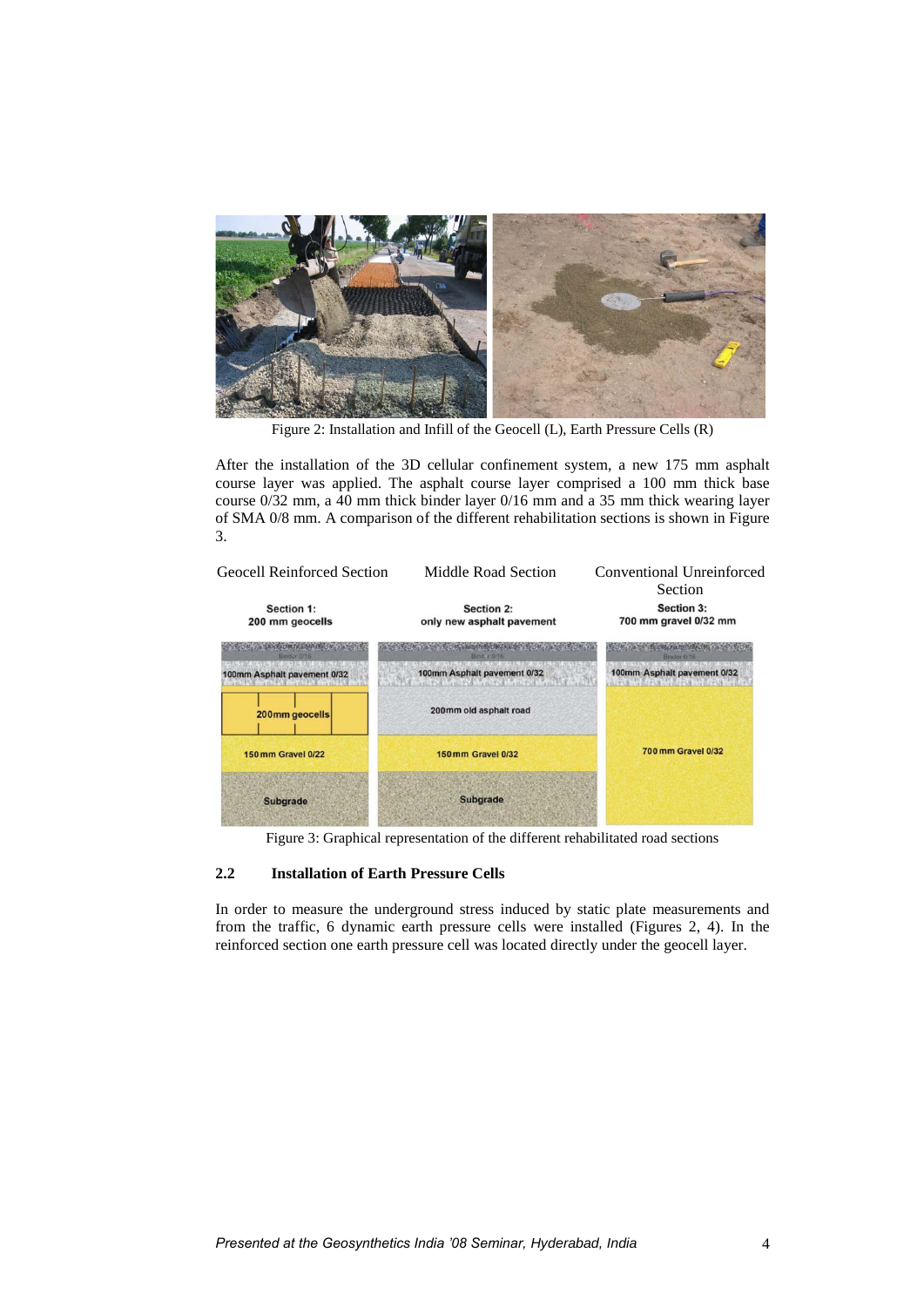

Figure 4: Typical section of reinforced vs. conventional pavement and location of pressure cells

#### **2.3 Measurements of Vertical Stress in Base Soil**

As shown in Figure 5 below, measurements of the vertical stress were taken at three points in identical positions in each of the pavement types. The static measurements were taken by incremental loading of a 300 mm diameter plate on the surface of the granular layers according to the German test procedure – *Plattendruck versuch nach DIN 18134*. The graphical representation of the loading, as recorded by pressure cells DM2 (unreinforced) and DM3 (reinforced) are shown in the following illustration.



Figure 5: Graph of loading results as recorded by pressure cells DM2-DM3

As can be seen from the above results, there is a 50% reduction in the vertical stress as recorded by pressure cells DM2 and DM3. The operational significance of the static load measurements is that the geocells with granular infill create a semi-rigid mattress in which the stress is distributed over a wider area, thereby decreasing strain on the base layers below.

# **3. BACK-CALCULATION OF STRUCTURAL VALUE OF GEOCELL LAYER**

As a result of the interaction of the three dimensional geocell structures with granular infill, a reinforced soil layer is created with improved properties in comparison to the conventional unreinforced method. Quantification of the structural improvement can be performed with the aid of Elastic Stress Analysis. The elastic parameters of the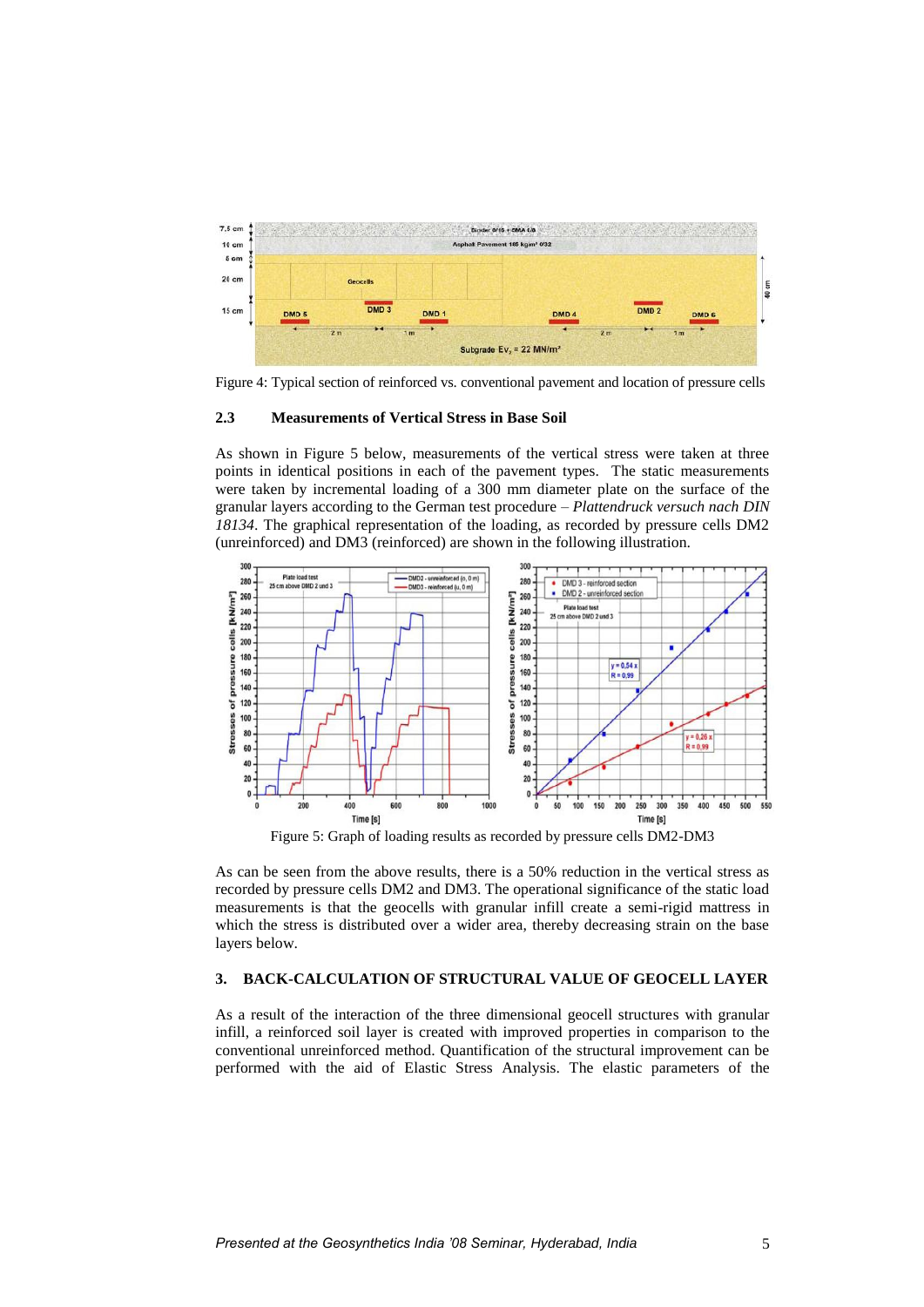pavement layers are taken from the Israel Public Works Guidelines June 2003. The values are shown in the following table:

**Elasticity Parameters Notes Asphalt**  $E_{ac}$  [*MPa*] = 3000  $v_{ac} = 0.35$ The dynamic modulus is measured at a temperature of  $25^{\circ}$  C, frequency of 10 Hz, single axis test **Base**  $E_b = E_{ab} \times (1+0.0067 \times h_b)$  $v_h = 0.35$  $E_b$  [*MPa*] < 700; h<sub>h</sub> in mm **Sub-base**  $E_{sb} = E_{sg} \times (1+0.003 \times h_{sb})$  $v_{\rm sh} = 0.35$  $E_{sb}$  [*MPa*]  $\leq$  300; h<sub>sb</sub> in mm **Subgrade**  $E_{se}$  [*MPa*] = 14 x CBR [%]  $v_{se} = 0.40$  $2 < CBR$  [%] < 12

Table 1: Elasticity Parameters of the Pavement Layers in the Geocell Test

Elastic modulus of the base layer:

$$
E_{sg} = 14 \cdot CBR[\%] = 14 \cdot 4.6 = 64.4[MPa]
$$

Elastic modulus of the granular layer with thickness of 150 mm:

$$
E_{sb} = E_{sg} \cdot (1 + 0.003 \cdot h_{sb}[mm]) = 64.4 \cdot (1 + 0.003 \cdot 150) = 93.4[MPa]
$$

In order to calculate the elastic modulus of the upper aggregate layer at a thickness of 250 mm, the re-calculation is performed according to a trial and error methodology as described in Figure 6 below.



Figure 6: Description of aggregate layer and pavement modulus above pressure cell DM2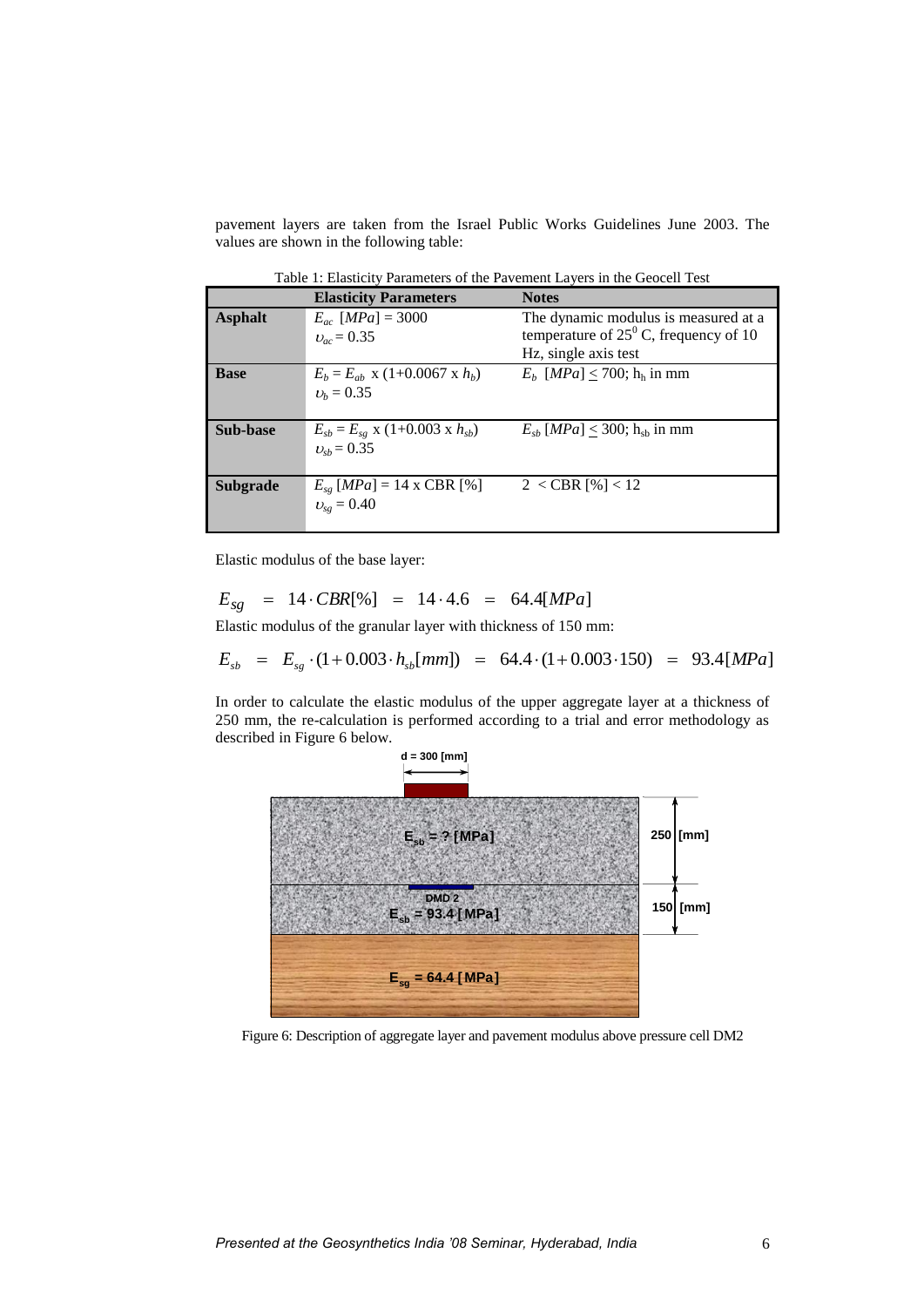- Vertical circular plate pressure on surface of granular layer was 411 [kPa].
- Vertical stress  $(\sigma_v)$  measured in unreinforced DMD 2 pressure cell was 217 [kPa].
- Vertical stress  $(\sigma_v)$  measured in reinforced DMD 3 pressure cell was 107 [kPa].

A total reduction of 51% in the vertical stress  $(\sigma_{v})$  was measured underneath the reinforced granular layer. A finite element analysis program (Geo-Studio Sigma/W) was used to analyze the results of the two sections. The analysis showed that the Elastic Modulus of the unreinforced granular layer (250 mm in height) was  $E_{sb} = 100,000$  [kPa]. The pressure bulbs of vertical stress  $(\sigma_v)$  are shown in Figure 7 and Figure 8.



Figure 7: The evaluated vertical stress  $(\sigma_y)$ distribution in unreinforced section.

Figure 8: The evaluated vertical stress  $(\sigma_v)$ distribution in the reinforced section.

As can be seen in Figure 7 the vertical stress  $(\sigma_{\rm v})$  underneath the unreinforced granular layer is identical to the measured stress in the field test. In order to find the Elastic Modulus of the reinforced granular layer (25 cm in height) the modulus was changed until the vertical stress ( $\sigma_{v}$ ) underneath the reinforced granular layer was close enough to the measured stress in the field test. It was found that the Elastic Modulus of the reinforced granular layer (25 cm in height) was  $E_{sb} = 500,000$  [kPa]. The vertical stress  $(\sigma_y)$  distribution is described in Figure 8. Therefore, it can be concluded from the measured vertical stress underneath the upper granular layer that the three dimensional confinement system improves the pavement's structural soundness by a factor of five:

$$
\frac{E_{reinforced}}{E_{unreinforced}} = 5
$$

#### **3.1 Stress Measurement on the Asphalt Course**

After completing the rehabilitation of the gravel base course and the new asphalt pavement a vehicle crossing test was performed with a heavy truck (5 axles and approximately 41 tons) crossed the road at different speeds. During the vehicle crossing tests, the stresses in the underground were measured by the installed earth pressure cells at a depth of 425 and 575 mm. The stresses measured by the earth pressure cells at a depth of 425 mm (DMD 2 - unreinforced; DMD - reinforced) are shown in Figure 9.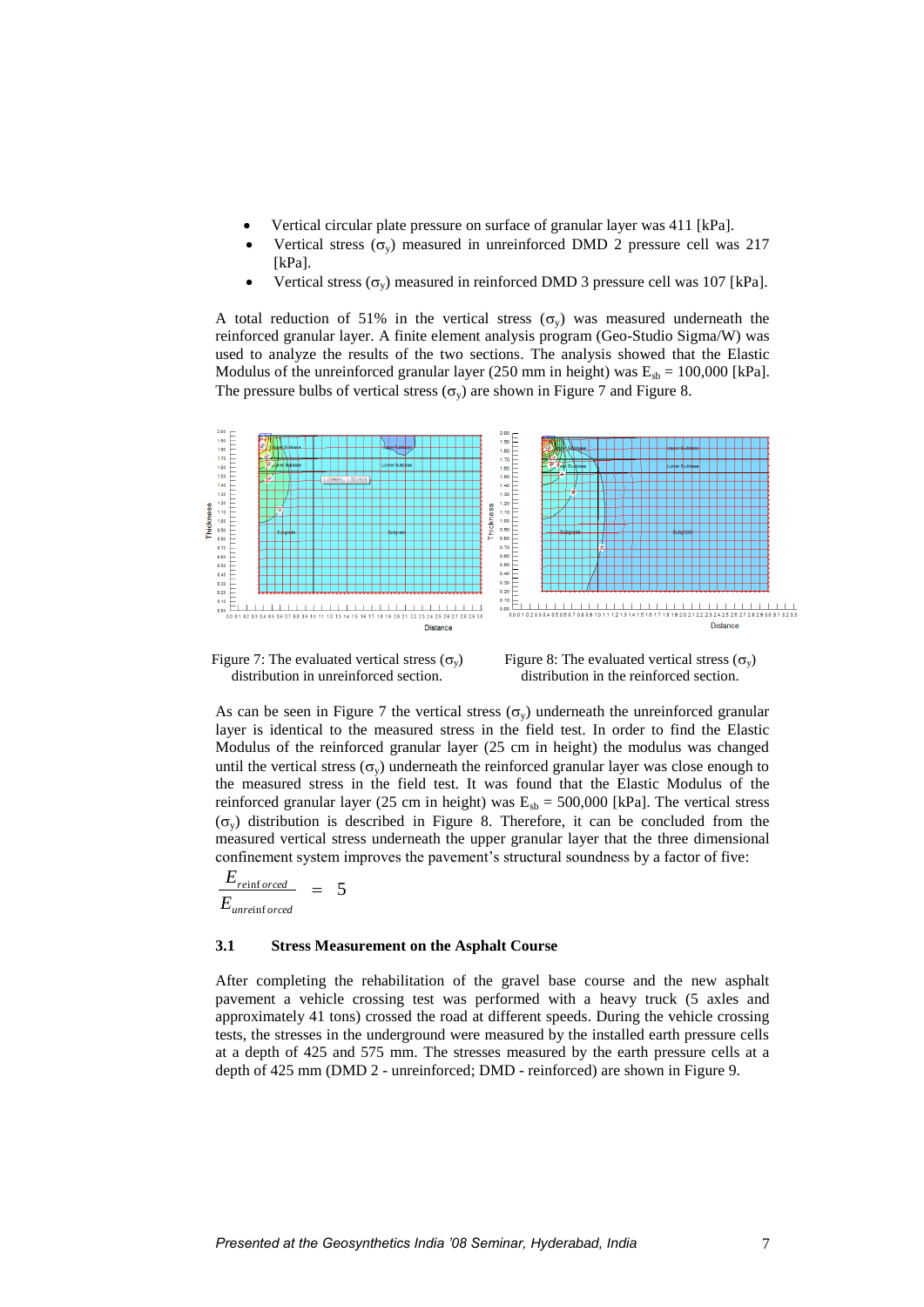

Figure 9: Vertical stresses caused by a heavy truck moving at 5 km/h

The results show the individual passage of all three truck axes in the reinforced and unreinforced section. The stresses measured during the truck passages are about 23-28% lower in the reinforced section independent of the respective axis. Tendentious similar results can be observed at passage of the truck at a speed of 40 km/h.

## **4. CELLULAR CONFINEMENT SYSTEM REINFORCEMENT MECHANISM**

## **4.1 Overview**

The Cellular soil confinement, stabilization and reinforcement systems are comprised of three-dimensional, interconnected cells that form a honeycomb structure, also known as



Figure 10: Cellular Confinement System

geocells. The cell walls are typically textured and patterned with protuberances that enhance friction. When filled with granular material, a new composite structure is created from the interaction of the geocell and the confined soil. This composite cellular confinement system vastly enhances the physical and mechanical properties of granular materials enabling their use in load bearing (Koerner, 2005).

A new generation of geocell technology utilizes a unique polymeric alloy, which combines the fatigue resistance and low temperature flexibility of HDPE with the dimensional stability and creep resistance of engineering thermoplastics. This alloy is non-degradable, resistant to chemicals, and humidity, and it retains its dimensional stability properties under thermal cycling. The geocell sheets are fabricated by extruding and welding strips into honeycombed sections under certified quality control manufacturing processes.

The following paragraphs (Figures 11-16) illustrate the various resistance, frictional and hoop stress forces that act on an advanced composite cellular confinement system as a result of the specific geotechnical interaction of the geocell material, soil and geometry (Tsorani, 2008).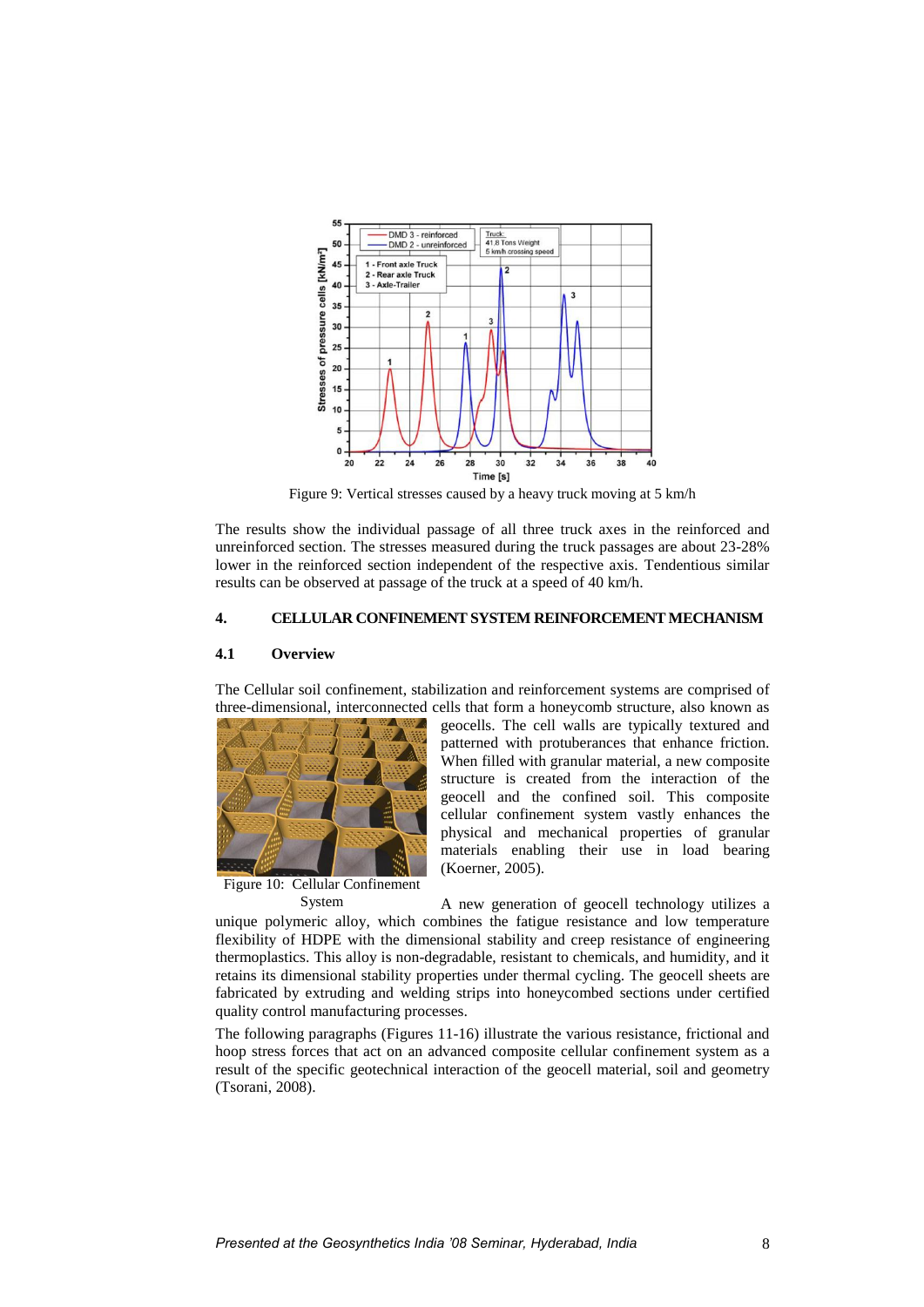

Figure 11: Shear punching



Figure 12: Confinement decreases punching and increases bearing capacity



Figure 13: Stresses within the cell



Figure 14: Three dimensional hoop stress

The following figure illustrates the effect of loading on unreinforced soil. The soft subgrade is punched and sheared under relatively low load resulting in a bearing capacity failure.

**In the cellular confinement system, v**ertical loading on the confined infill in the geocell results in high lateral stress and resistance on the stiff cell walls. The result is a decrease in punching, increase in bearing capacity and smaller peak settlement.

When the soil confined within the cell is subjected to pressure, it causes lateral stresses on the perimeter cell walls**.** These stresses increase the shear strength of the confined soil, thus creating a stiff mattress, which distributes the load over a wide area.

The three-dimensional structure confines the infill soil, limiting lateral deformation. Lateral expansion of the infill is restricted by high hoop strength.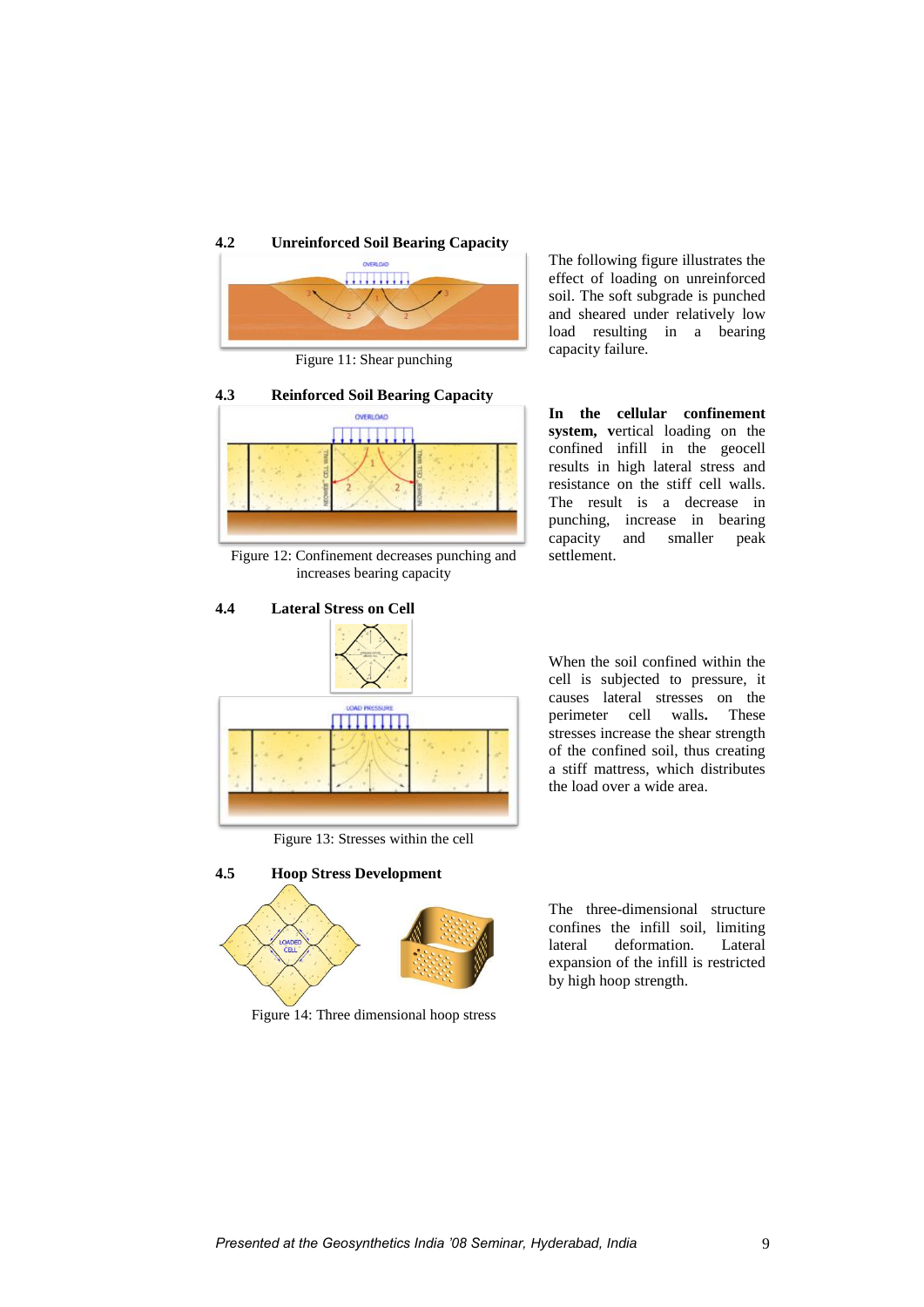

Figure 15: Passive earth resistance



In addition to the confinement by the stiff cell walls, soil contained in adjacent cells provides additional resistance against the loaded cell through passive resistance.

The horizontal stresses applied on walls of the loaded cell increase the interface friction resistance between soil infill and the perforated and textured cell walls. The increased vertical frictional resistance diminishes stress reaching the subgrade.

Figure 16: Interface Friction Resistance

## **5. CONCLUSION**

In situ field testing of the cellular confinement system demonstrated that it reduced vertical stress of the reinforced granular layer by more than 50% on low bearing capacity subgrades. Finite element analysis of the test results revealed that the bearing capacity of the subgrade layer increased by approximately 2.5 times.

The reinforcement mechanism of the unique polymeric alloy composition and geometric shape distributes loads over a wide area, creating a 3D geocell mattress with high flexural strength and stiffness. This mattress decreases vertical differential settlement, improves shear strength, and enhances load-bearing capacity.

The results of the test show and the description explains how the use of geocells for reinforcement enables a reduction in the thickness of structural support elements – both the substrata and asphalt course – while at the same time improving the performance of non-cohesive and inferior fill, such as fine granular soils and recycled material.

Not only does this decrease the amount of excavation, haul and infill activities, with their associated economic and environmental gains, but reinforcement with geocells also extends the road service life of pavement structures, thereby lowering the operational costs and maintenance requirements. This enables transportation management professionals to shift more of their limited resources to the construction of new roads as opposed to repair, maintenance and rehabilitation.

Suitable for new road construction, as well as for the rehabilitation of distressed roads, cellular confinement systems can be used in a range of flexible pavement types from high-traffic paved highways to low volume unpaved roads. This has particular relevance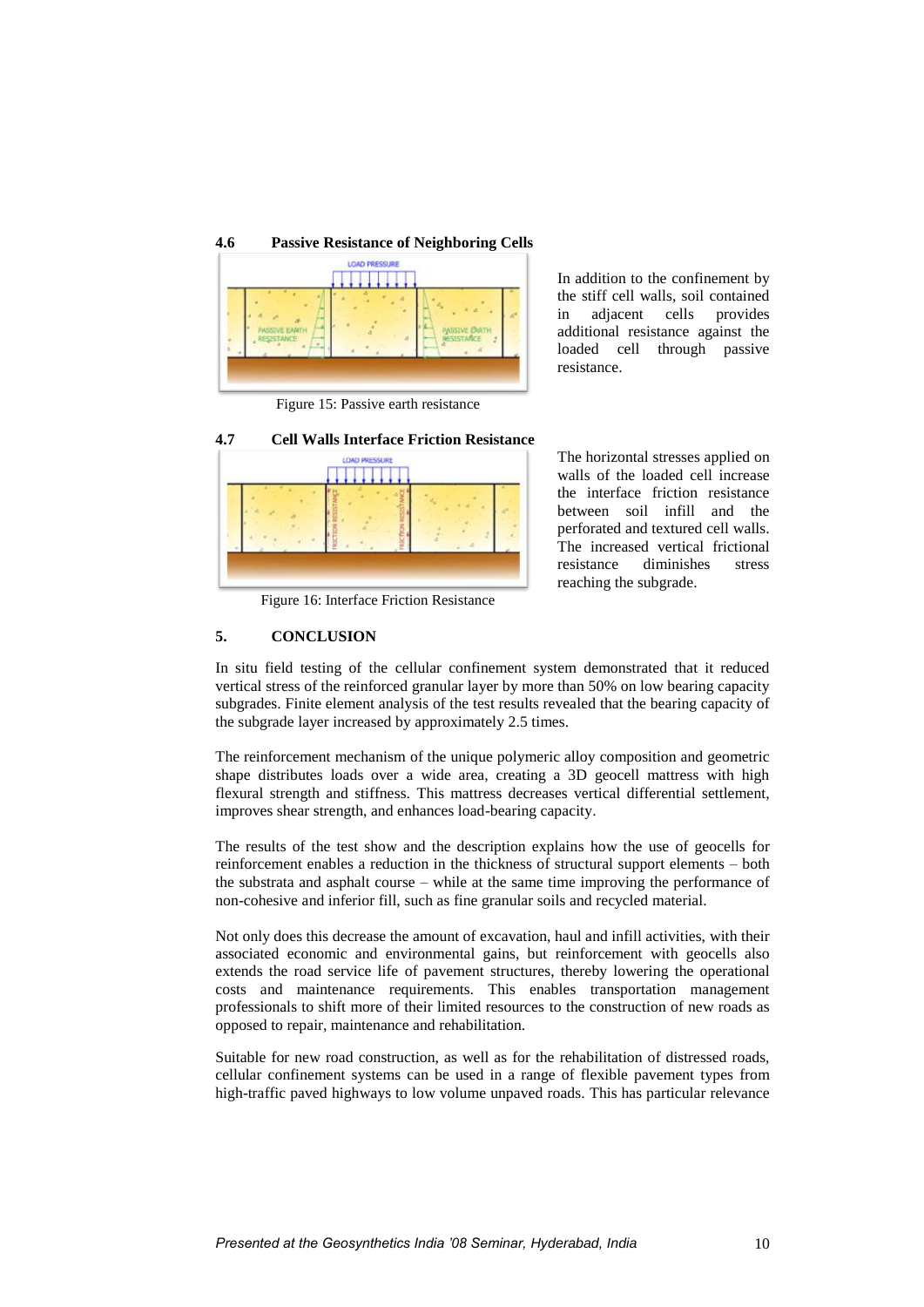to countries like India that seek to provide durable all-weather roads for access and development in remote rural regions.

As an inherently sustainable construction method, the geocell composite systems utilize less raw materials during construction than conventional techniques, while enhanced service life of new geocell technology significantly reduces long term road maintenance. The bottom line is that advanced cellular confinement systems provide a wealth of environmental, social and economic benefits in any country's efforts to improve road transportation infrastructure.

## **ACKNOWLEDGEMENTS**

The authors would like to thank Professor N. Meyer of the Institute of Geotechnical Engineering and Mine Surveying at the Clausthal University of Technology in Germany and PRS Mediterranean Ltd.

## **REFERENCES**

- 1. Indian Roads Congress (2001), "Guidelines for the design of flexible pavements,"  $2<sup>nd</sup>$ revision, New Delhi.
- 2. Israel Public Works Department (PWD) (2003) "Guidelines for structural design of intercity asphalt pavements".
- 3. Koerner, R. M. (2005) Designing with geosynthetics, 5<sup>th</sup> Edition, Pearson/Prentice Hall, New Jersey, USA.
- 4. Meyer, N (2005) "Plate load tests and stress distribution measurements during the reconstruction of the road K 27", TU Clausthal Test Report, August.
- 5. Rajagopal, K., Krishnaswamy, N.R. and Madhavi Latha, G. (1999), "Behavior of Sand Confined with Single and Multiple Geocells," *J. of Geotextiles and Geomembranes*, 17, No.3, 171-184 (1999).
- 6. Tsorani, G. (2008) "Neoweb technical properties", technical paper, PRS, Tel-Aviv.
- 7. Sinha, V.K. "White topping and recycling innovative road construction methods to resolve cracking and rutting of flexible pavements", *Indian Highways*, October, 2007.
- 8. Indian Roads Commission (2001), "Guidelines for the design of flexible pavements," 2<sup>nd</sup> revision.

#### **BIOGRAPHICAL DETAILS OF THE AUTHORS**

## **Karpurapu Rajagopal**

Dr. Rajagopal received his B.Tech. in Civil Engineering from the JNTU College of Engineering, Kakinada in 1979, M.Tech. in Ocean Engineering from the Indian Institute of Technology, Madras in 1981, and Ph.D. in Engineering Mechanics from the University of Florida, Gainesville 1985. Dr. Rajagopal is one of India's leading experts in geosynthetics and geotechnical engineering with over 20 years of research, teaching and consulting for key academic, public and private sector organizations. Dr. Rajagopal has published over 100 papers, chaired professional conferences, and is currently the head of the civil engineering department at the Indian Institute of Technology, in Madras.

#### **Ofer Kief**

Dr. Ofer Kief received his B.Sc. in Civil Engineering in 1988, M.Sc. in Geotechnical Engineering in 1991, and Ph.D. in Transportation Engineering in 2000, all from the Technion, the Israeli Institute of Technology in Haifa. Dr. Kief is one of Israel's leading